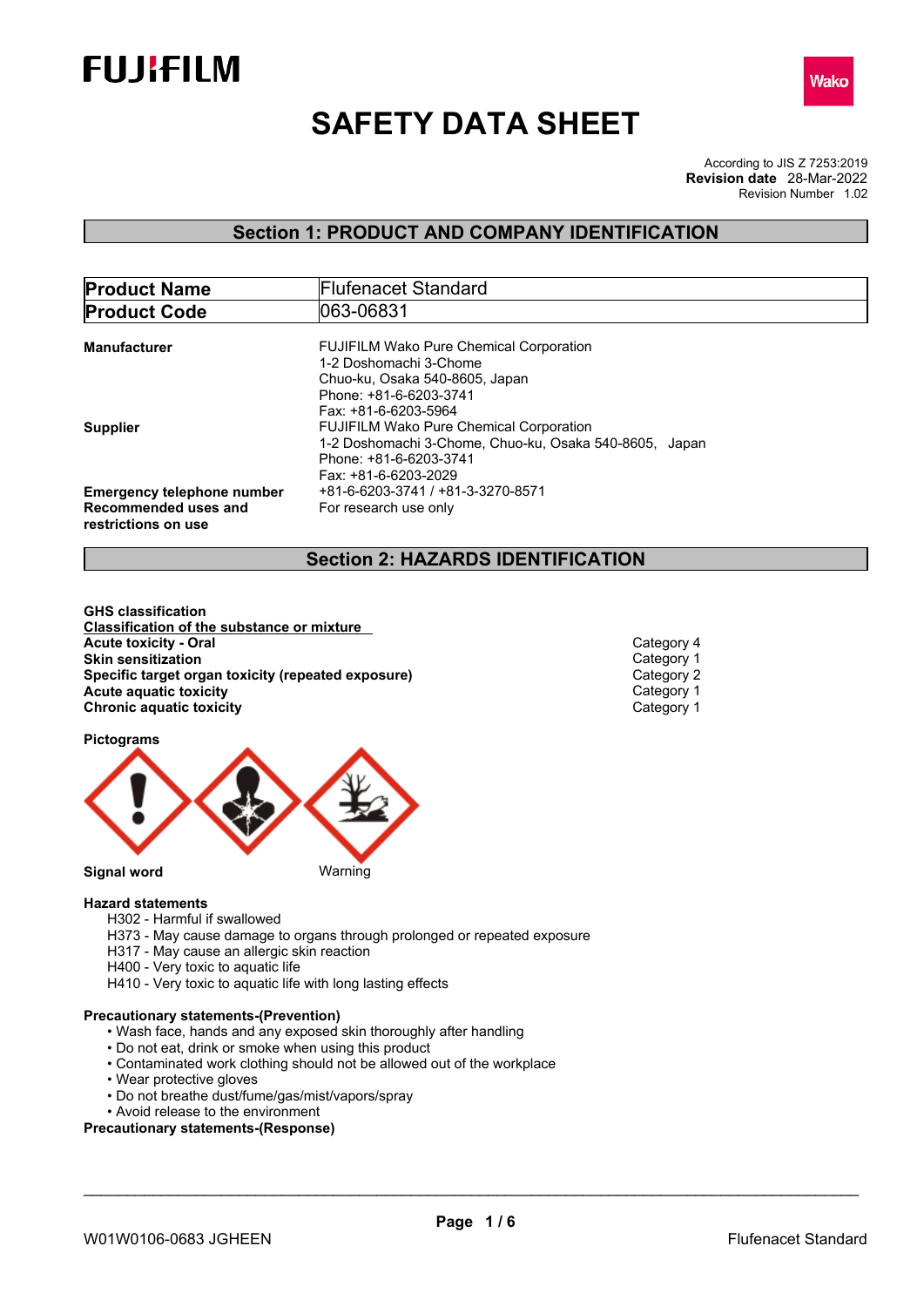- Get medical advice/attention if you feel unwell
- IF ON SKIN: Wash with plenty of soap and water
- If skin irritation or rash occurs: Get medical advice/attention
- Wash contaminated clothing before reuse
- IF SWALLOWED: Call a POISON CENTER or doctor/physician if you feel unwell
- Rinse mouth

• Collect spillage

**Precautionary statements-(Storage)**

• Not applicable

## **Precautionary statements-(Disposal)**

• Dispose of contents/container to an approved waste disposal plant

#### **Others**

**Other hazards** Not available

## **Section 3: COMPOSITION/INFORMATION ON INGREDIENTS**

**Single Substance or Mixture** Substance

## **Formula** C14H13F4N3O2S

| <b>Chemical Name</b>                      | Weight-%                                                  | Molecular weight | <b>ENCS</b> | <b>ISHL No.</b>             | <b>CAS RN</b> |
|-------------------------------------------|-----------------------------------------------------------|------------------|-------------|-----------------------------|---------------|
| ∺lutenacet                                | 98.0                                                      | 363.34           | N/A         | $170 -$<br>ດ /<br>70<br>ו-מ | 142459-58-3   |
| <b>Note</b><br><b>ISHL</b><br>` No<br>.on | s announced chemical substances.<br>means<br>table<br>the |                  |             |                             |               |

**Impurities and/or Additives**: Not applicable

## **Section 4: FIRST AID MEASURES**

#### **Inhalation**

Remove to fresh air. If symptoms persist, call a physician.

## **Skin contact**

Wash off immediately with soap and plenty of water. If symptoms persist, call a physician.

#### **Eye contact**

IF IN EYES: Rinse cautiously with water for several minutes. Remove contact lenses, if present and easy to do. Continue rinsing. Immediate medical attention is required.

## **Ingestion**

Rinse mouth. Never give anything by mouth to an unconscious person. Call a physician or poison control center immediately. Do not induce vomiting without medical advice.

#### **Protection of first-aiders**

Use personal protective equipment as required.

**Section 5: FIRE FIGHTING MEASURES**

#### **Suitable extinguishing media**

Water spray (fog), Carbon dioxide (CO2), Foam, Extinguishing powder, Sand

**Unsuitable extinguishing media**

## No information available

## **Specific hazards arising from the chemical product**

Thermal decomposition can lead to release of irritating and toxic gases and vapors.

## **Special extinguishing method**

#### No information available

## **Special protective actions for**

## **fire-fighters**

Use personal protective equipment as required.Firefighters should wear self-contained breathing apparatus and full firefighting turnout gear.

## **Section 6: ACCIDENTAL RELEASE MEASURES**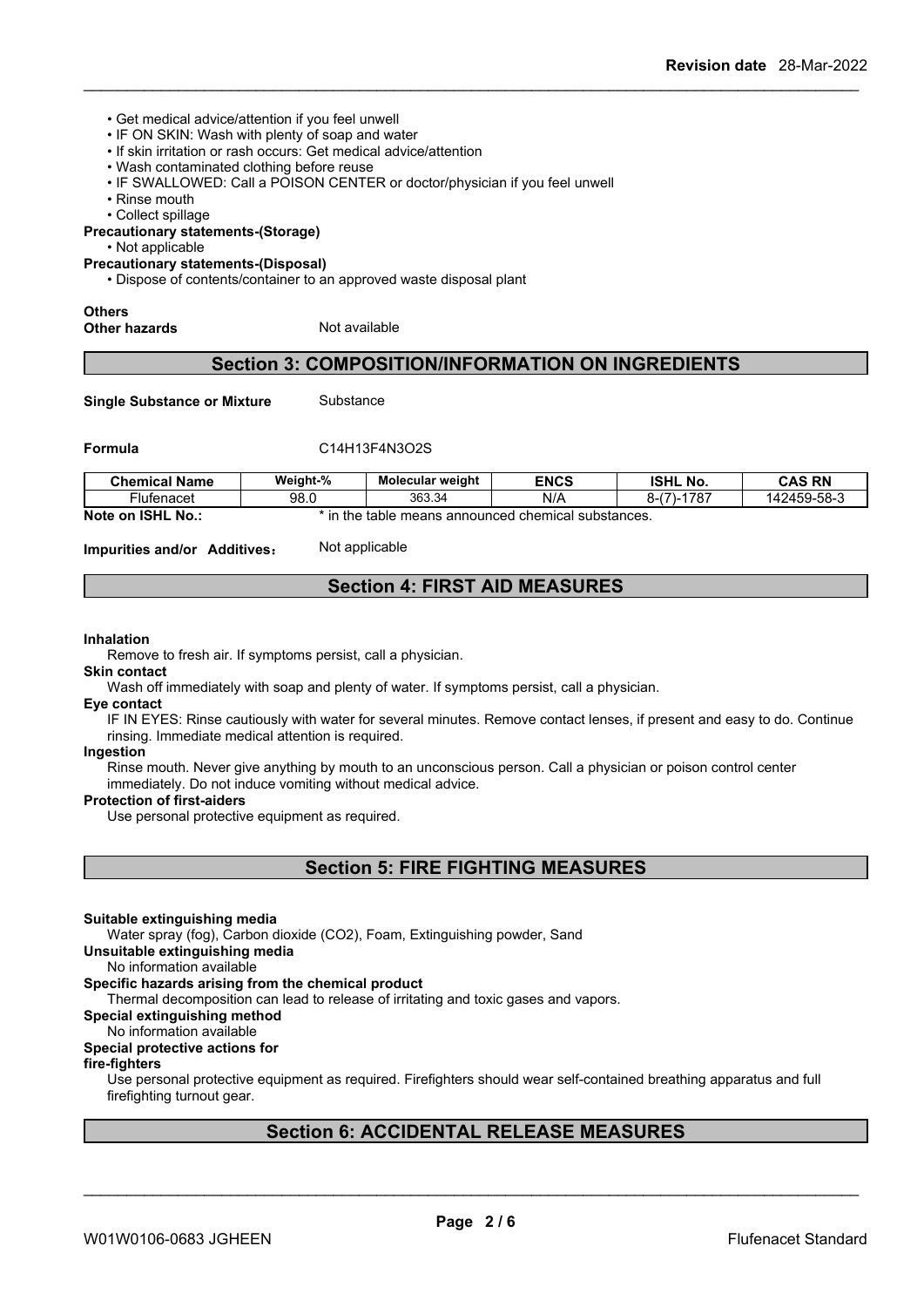#### **Personal precautions, protective equipment and emergency procedures**

For indoor, provide adequate ventilation process until the end of working. Deny unnecessary entry other than the people involved by, for example, using a rope. While working, wear appropriate protective equipments to avoid adhering it on skin, or inhaling the gas. Work from windward, and retract the people downwind.

#### **Environmental precautions**

To be careful not discharged to the environment without being properly handled waste water contaminated.

**Methods and materials for contaminent and methods and materials for cleaning up**

Sweep up and gather scattered particles, and collect it in an empty airtight container.

**Recoverly, neutralization**

## No information available

**Secondary disaster prevention measures**

Clean contaminated objects and areas thoroughly observing environmental regulations.

## **Section 7: HANDLING AND STORAGE**

#### **Handling**

#### **Technical measures**

Avoid contact with strong oxidizing agents. Use with local exhaust ventilation.

#### **Precautions**

Do not rough handling containers, such as upsetting, falling, giving a shock, and dragging Prevent leakage, overflow, and scattering. Not to generate steam and dust in vain. Seal the container after use. After handling, wash hands and face, and then gargle In places other than those specified, should not be smoking or eating and drinking Should not be brought contaminated protective equipment and gloves to rest stops Deny unnecessary entry of non-emergency personnel to the handling area

#### **Safety handling precautions**

Avoid contact with skin, eyes or clothing. Use personal protective equipment as required.

## **Storage**

| Safe storage conditions   |                                                                                                                           |
|---------------------------|---------------------------------------------------------------------------------------------------------------------------|
| <b>Storage conditions</b> | Keep container protect from light tightly closed. Store in a cool (2-10 $^{\circ}$ C) place. Packed<br>with an inert gas. |
| Safe packaging material   | Glass                                                                                                                     |
| Incompatible substances   | Strong oxidizing agents                                                                                                   |
|                           |                                                                                                                           |

## **Section 8: EXPOSURE CONTROLS/PERSONAL PROTECTION**

#### **Engineering controls**

In case of indoor workplace, seal the source or use a local exhaust system. Provide the safety shower facility, and handand eye-wash facility. And display their position clearly.

**Exposure limits** This product, as supplied, does not contain any hazardous materials with occupational exposure limits established by the region specific regulatory bodies.

## **Personal protective equipment Respiratory protection** Dust mask **Hand protection** Protection gloves

**Eye protection** protective eyeglasses or chemical safety goggles **Skin and body protection** Long-sleeved work clothes

**General hygiene considerations**

Handle in accordance with good industrial hygiene and safety practice.

## **Section 9: PHYSICAL AND CHEMICAL PROPERTIES**

## **Form Odor** no data available **Melting point/freezing point** 78-83 °C

**Color** White - slightly yellow **Appearance crystalline powder - powder**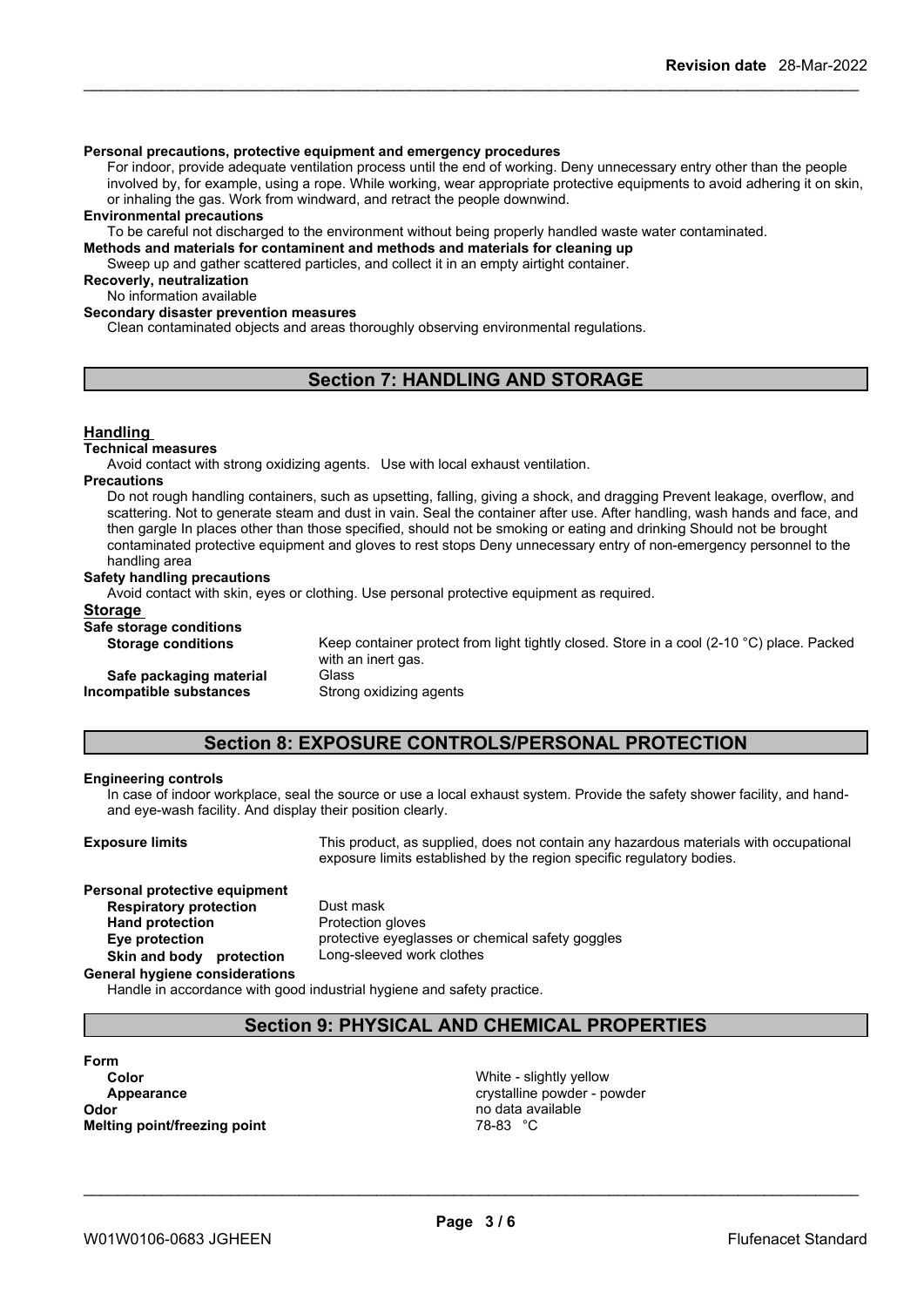**Boiling point, initial boiling point and boiling range** no data available **Flammability no data available no data available Evaporation rate:** no data available **Flammability** (solid, gas): **Upper/lower flammability or explosive limits Upper**: **no data available Lower:** no data available **Flash point point** *point point point point point point point point point point point point point point point point point point point point* **Auto-ignition temperature:** no data available **Decomposition temperature:**<br> **pH** no data available<br>
no data available **pH** no data available **Viscosity (coefficient of viscosity)** no data available **Dynamic viscosity**<br> **Solubilities**<br> **Solubilities**<br> **Solubilities** acetone, Ethanol : soluble . water : practically insoluble . **n-Octanol/water partition coefficient:(log Pow)** 3.5 **Vapour pressure**<br> **Specific Gravity / Relative density**<br> **Specific Gravity / Relative density**<br> **Property** and the notata available **Specific Gravity / Relative density Vapour density values values values no** data available **Particle characteristics characteristics no data available no data available** 

## **Section 10: STABILITY AND REACTIVITY**

## **Stability**

**Reactivity no data available Chemical stability** May be altered by light. **Hazardous reactions** None under normal processing **Conditions to avoid** Extremes of temperature and direct sunlight **Incompatible materials** Strong oxidizing agents **Hazardous decomposition products** Carbon monooxide (CO), Carbon dioxide (CO2), Nitrogen oxides (NOx), Sulfur oxides (SOx), Halides

## **Section 11: TOXICOLOGICAL INFORMATION**

## **Acute toxicity**

| ----------------     |                                  |                      |                        |
|----------------------|----------------------------------|----------------------|------------------------|
| <b>Chemical Name</b> | Oral LD50                        | <b>Dermal LD50</b>   | <b>Inhalation LC50</b> |
| Flufenacet           | Rat ) 371<br>1365 mg/kg<br>mg/kg | Rabbit<br>5000 mg/kg | N/A                    |
|                      | Rat                              |                      |                        |

**Skin irritation/corrosion**<br> **Serious eve damage/ irritation**<br> **Serious eve damage/ irritation Serious eye damage/ irritation**<br> **Respiratory or skin sensitization**<br> **Respiratory or skin sensitization**<br> **Respiratory of skin sensitization Respiratory or skin sensitization**<br> **Reproductive cell mutagenicity**<br> **Reproductive cell mutagenicity**<br> **Reproductive cell mutagenicity Reproductive cell mutagenicity Carcinogenicity Carcinogenicity Carcinogenicity Carcinogenicity Carcinogenicity Carcinogenicity Carcinogenicity** 

**Reproductive toxicity no data available** no data available **STOT-single exposure**<br> **STOT-repeated exposure**<br> **STOT-repeated exposure**<br> **STOT-repeated exposure STOT-repeated exposure**<br> **Aspiration hazard**<br> **Aspiration hazard**<br> **Aspiration hazard Aspiration hazard** 

\_\_\_\_\_\_\_\_\_\_\_\_\_\_\_\_\_\_\_\_\_\_\_\_\_\_\_\_\_\_\_\_\_\_\_\_\_\_\_\_\_\_\_\_\_\_\_\_\_\_\_\_\_\_\_\_\_\_\_\_\_\_\_\_\_\_\_\_\_\_\_\_\_\_\_\_\_\_\_\_\_\_\_\_\_\_\_\_\_\_

## **Section 12: ECOLOGICAL INFORMATION**

**Ecotoxicity**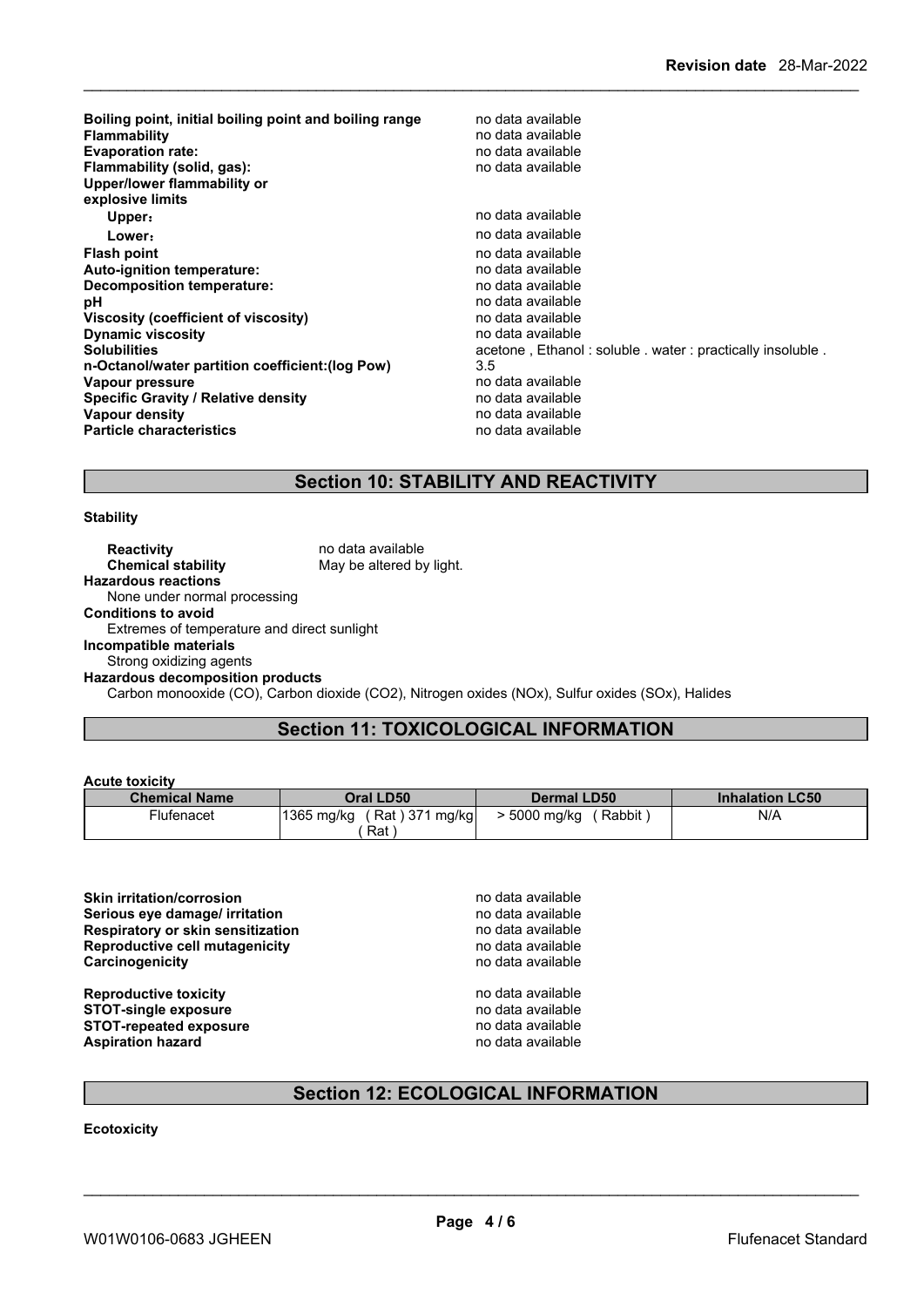| <b>Chemical Name</b> | Algae/aguatic plants            | Fish                        | Crustacea          |
|----------------------|---------------------------------|-----------------------------|--------------------|
| Flufenacet           | EC50:Raphidocelis               | LC50:Lepomis macrochirus    | EC50:Daphnia magna |
|                      | 72h<br>subcapitata 0.00204 mg/l | $2.13 \,\mathrm{ma}$ /l 96h | 30.9 ma/ka 48h     |

| Other data |  |
|------------|--|
|------------|--|

**Other data** no data available

| Persistence and degradability    | No information available |
|----------------------------------|--------------------------|
| <b>Bioaccumulative potential</b> | No information available |
| <b>Mobility in soil</b>          | No information available |
| Hazard to the ozone layer        | No information available |

## **Section 13: DISPOSAL CONSIDERATIONS**

### **Waste from residues**

Disposal should be in accordance with applicable regional, national and local laws and regulations. **Contaminated container and contaminated packaging**

Disposal should be in accordance with applicable regional, national and local laws and regulations.

## **Section 14: TRANSPORT INFORMATION**

| <b>ADR/RID</b>                   |                                                                 |
|----------------------------------|-----------------------------------------------------------------|
| <b>UN number</b>                 | UN3077                                                          |
| Proper shipping name:            | Environmentally hazardous substance, solid, n.o.s. (Flufenacet) |
| UN classfication                 | 9                                                               |
| <b>Subsidiary hazard class</b>   |                                                                 |
| Packing group                    | Ш                                                               |
| <b>Marine pollutant</b>          | Yes                                                             |
| <b>IMDG</b>                      |                                                                 |
| <b>UN number</b>                 | UN3077                                                          |
| Proper shipping name:            | Environmentally hazardous substance, solid, n.o.s. (Flufenacet) |
| UN classfication                 | 9                                                               |
| <b>Subsidiary hazard class</b>   |                                                                 |
| Packing group                    | Ш                                                               |
| <b>Marine pollutant (Sea)</b>    | Yes                                                             |
| Transport in bulk according to   | No information available                                        |
| Annex II of MARPOL 73/78 and     |                                                                 |
| the IBC Code                     |                                                                 |
| IATA                             |                                                                 |
| UN number                        | UN3077                                                          |
| Proper shipping name:            | Environmentally hazardous substance, solid, n.o.s. (Flufenacet) |
| UN classfication                 | 9                                                               |
| <b>Subsidiary hazard class</b>   |                                                                 |
| Packing group                    | Ш                                                               |
| <b>Environmentally Hazardous</b> | Yes                                                             |
| <b>Substance</b>                 |                                                                 |

## **Section 15: REGULATORY INFORMATION**

| <b>International Inventories</b>                |                                                                                     |
|-------------------------------------------------|-------------------------------------------------------------------------------------|
| <b>EINECS/ELINCS</b>                            | -                                                                                   |
| <b>TSCA</b>                                     | -                                                                                   |
|                                                 |                                                                                     |
| Japanese regulations                            |                                                                                     |
| <b>Fire Service Act</b>                         | Not applicable                                                                      |
| <b>Poisonous and Deleterious</b>                | Not applicable                                                                      |
| <b>Substances Control Law</b>                   |                                                                                     |
| Industrial Safety and Health Act Not applicable |                                                                                     |
| Regulations for the carriage                    | Noxious Substances (Ordinance Art.3, Ministry of Transportation Ordinance Regarding |